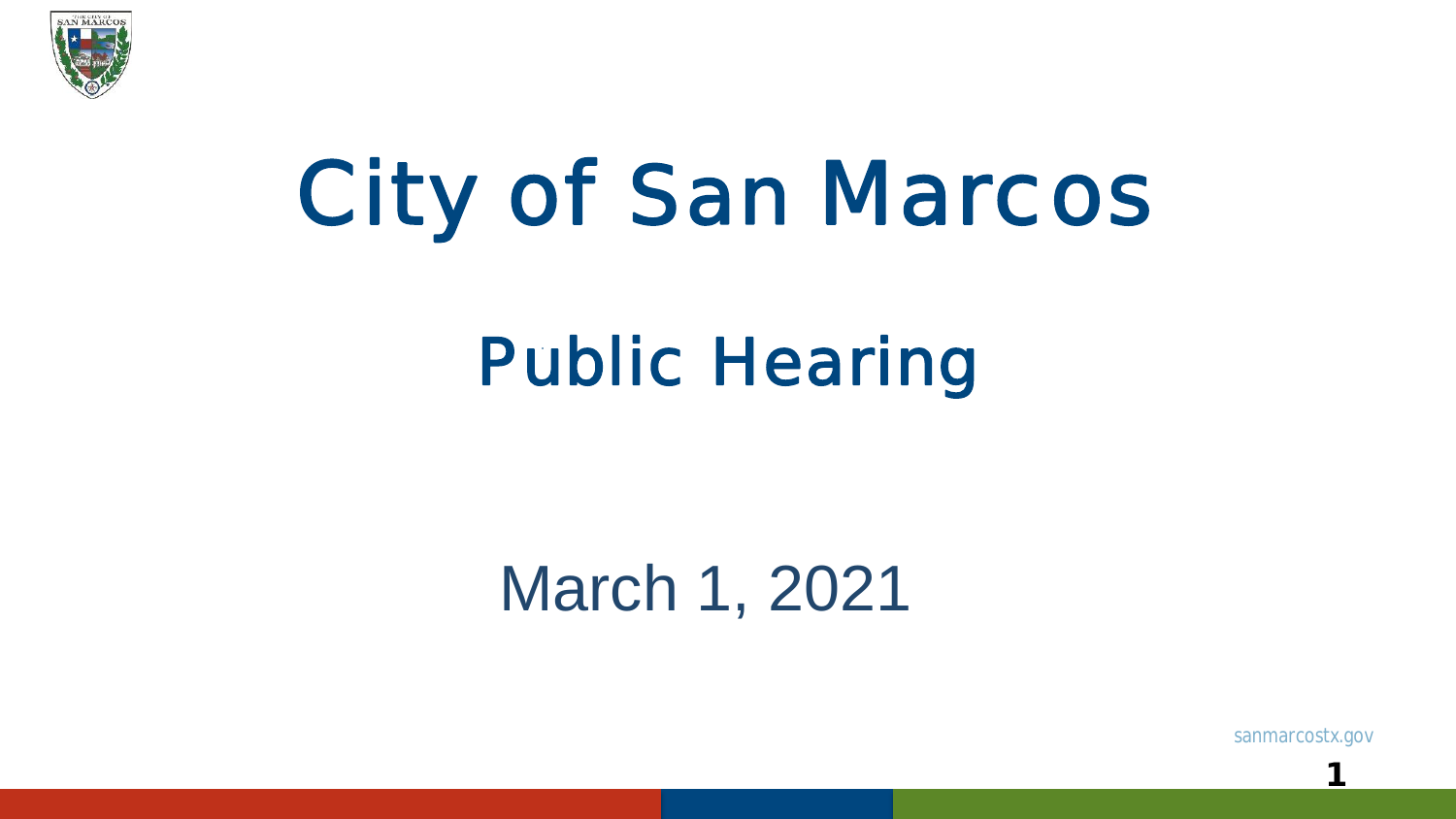

# **Proposed Amendment to CDBG-MIT Action Plan To Designate Projects**

Previously approved: categories of expenses Now proposed: specific projects

sanmarcostx.gov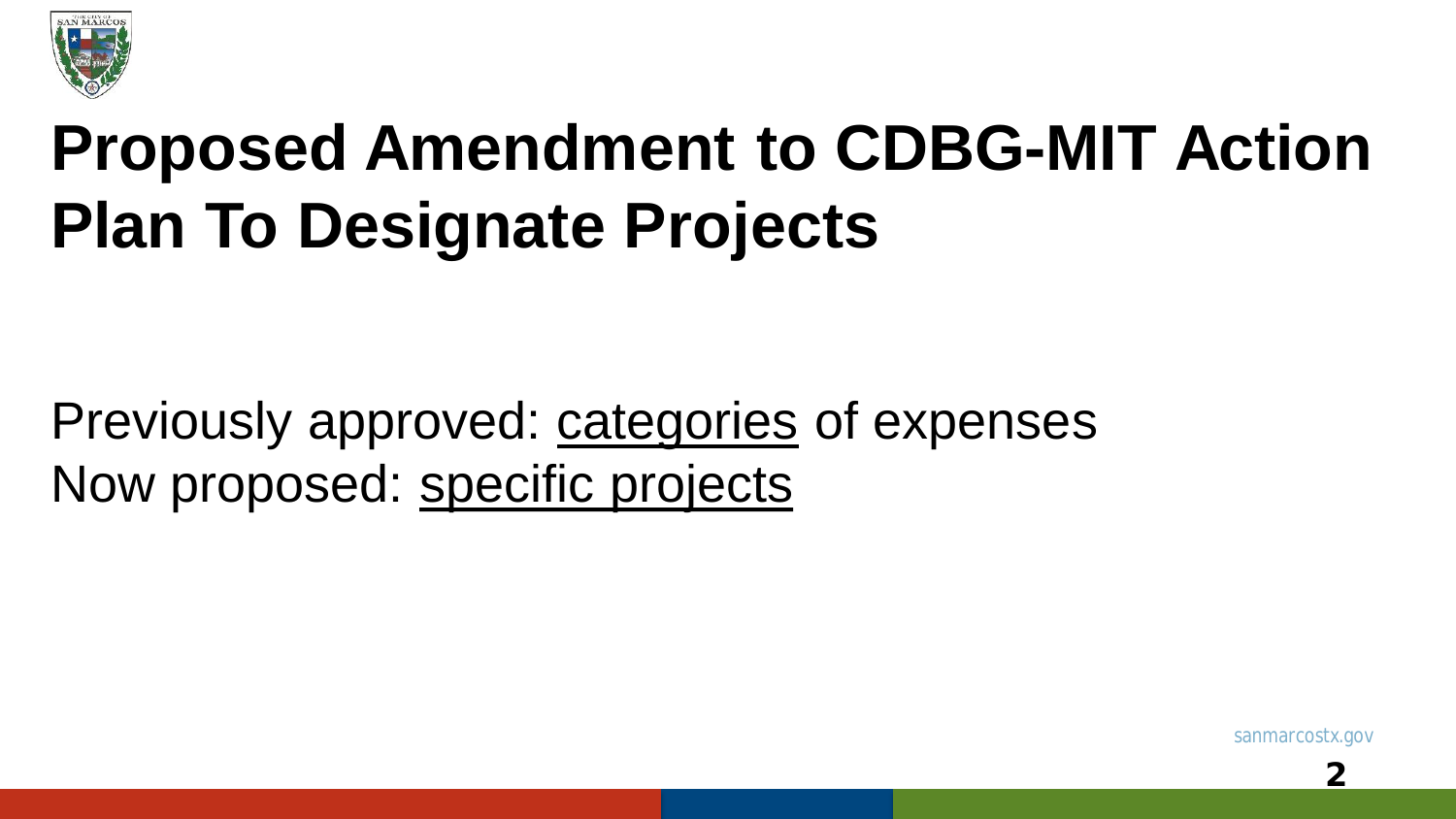

# Why the CDBG-MIT grant?

#### **Two Devastating Floods in 2015:**

- More than 1,500 homes and 35 businesses impacted
- 1,200 of those homes were in Blanco Gardens, where most households have incomes below 50% of area median income

### **Purpose of the CDBG-MIT Grant:**

- Reduce the risk of loss of life and damage to property in the future
- Prioritize lower-income areas while addressing the area most impacted in the 2015 floods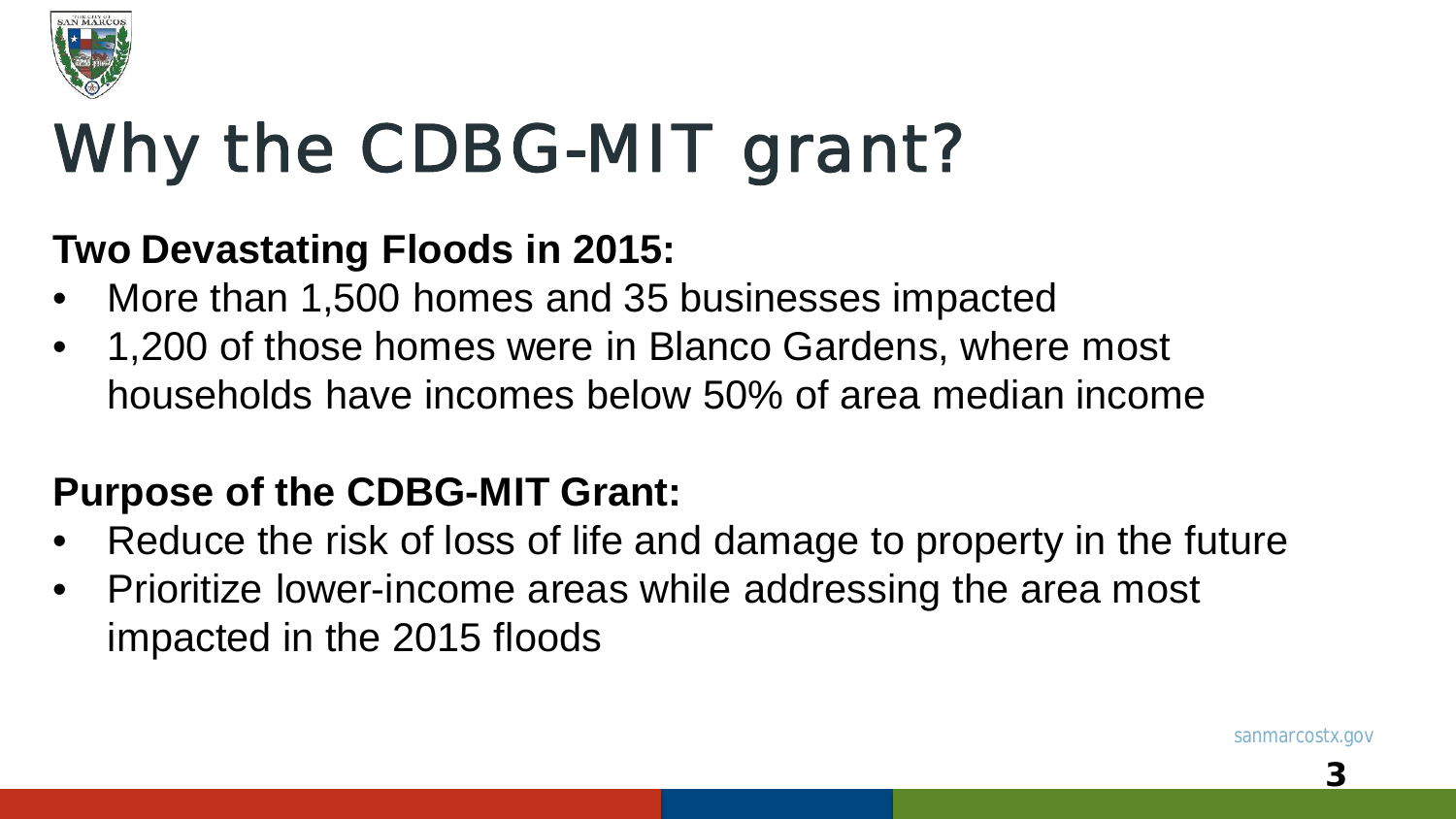

## Proposed Projects

• **Repetitive Loss Infrastructure Category:**

Two stormwater infrastructure projects :

- 1) Blanco Riverine Regional Flood Mitigation Project \$13 million
- 2) Blanco Gardens Neighborhood Drainage Project \$3 million
- **Hazard Warning System Category:** Enhanced Flood Early Warning System \$300,000
- **Signs and Barricades Category:** Signs, Barricades, and Similar Devices \$60,000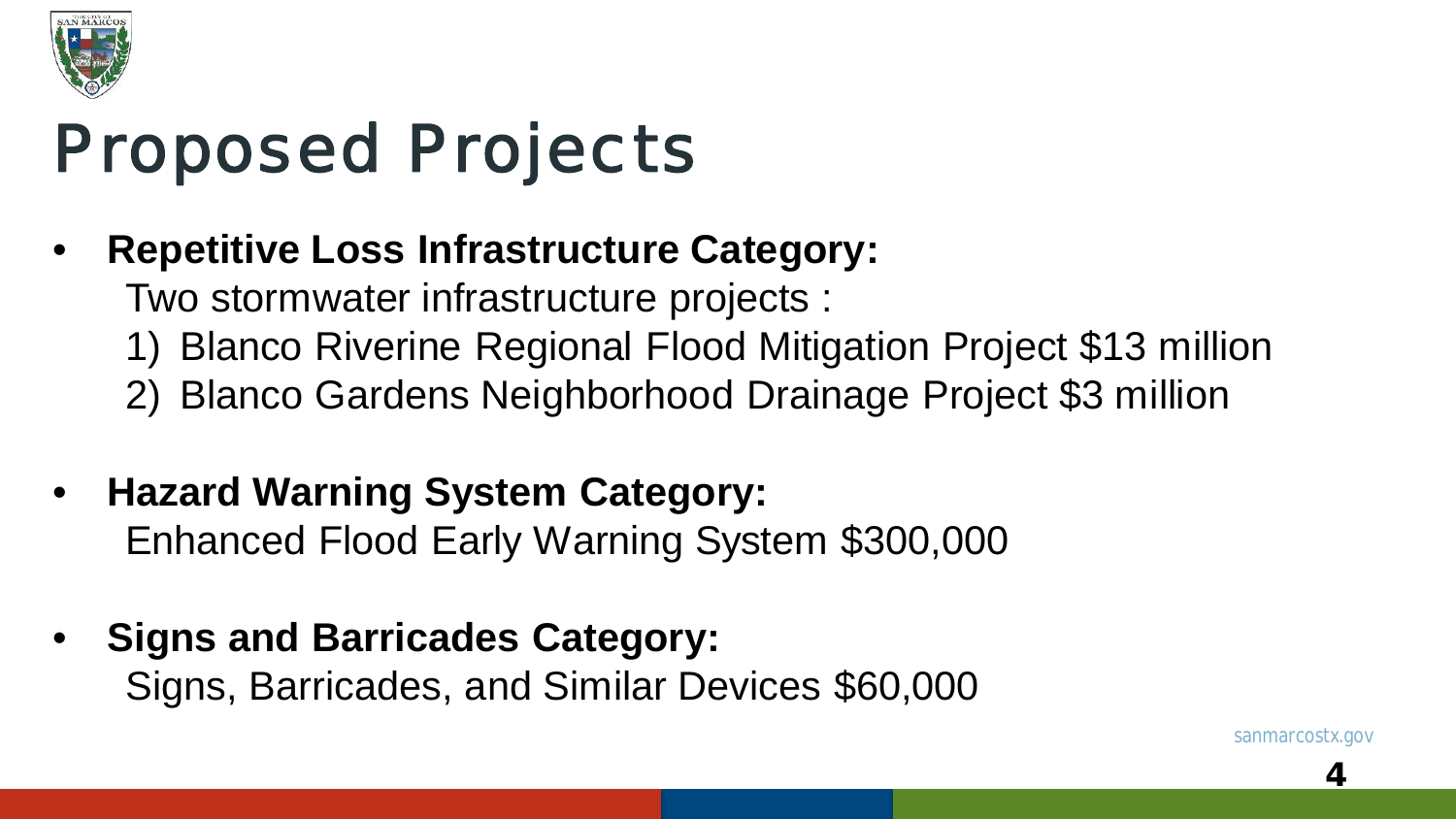

# Blanco Riverine Regional Flood Mitigation Project \$13 million (MIT)

- **TWDB grant pays for design**
- **CDBG-DR grant for acquisition of land**
- **CDBG-MIT grant pays for construction**

**What is it?**

**A berm + a relief channel to lessen the risk of flooding from the Blanco River in southwest San Marcos**

sanmarcostx.gov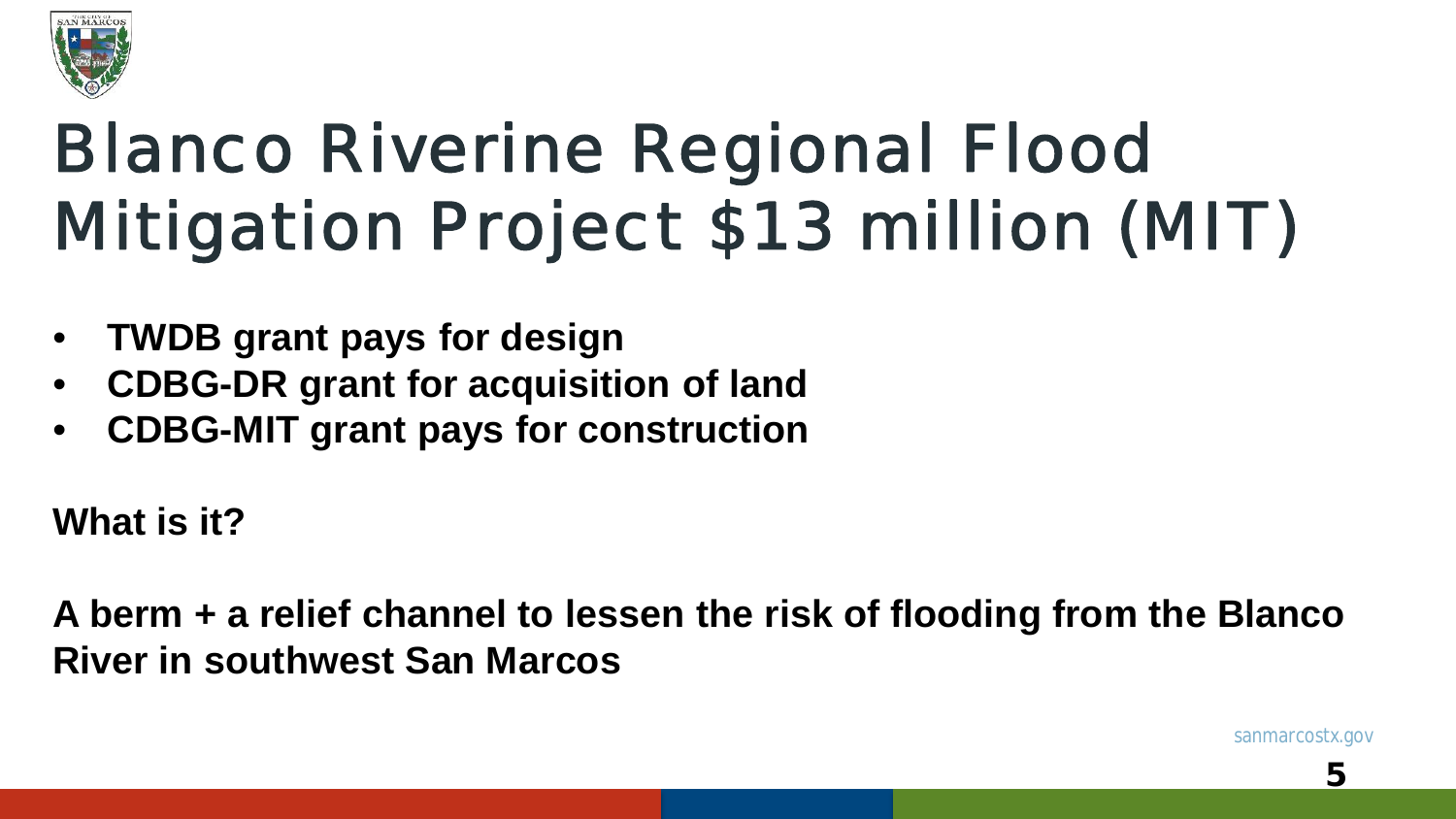

# Blanco Riverine Regional Project

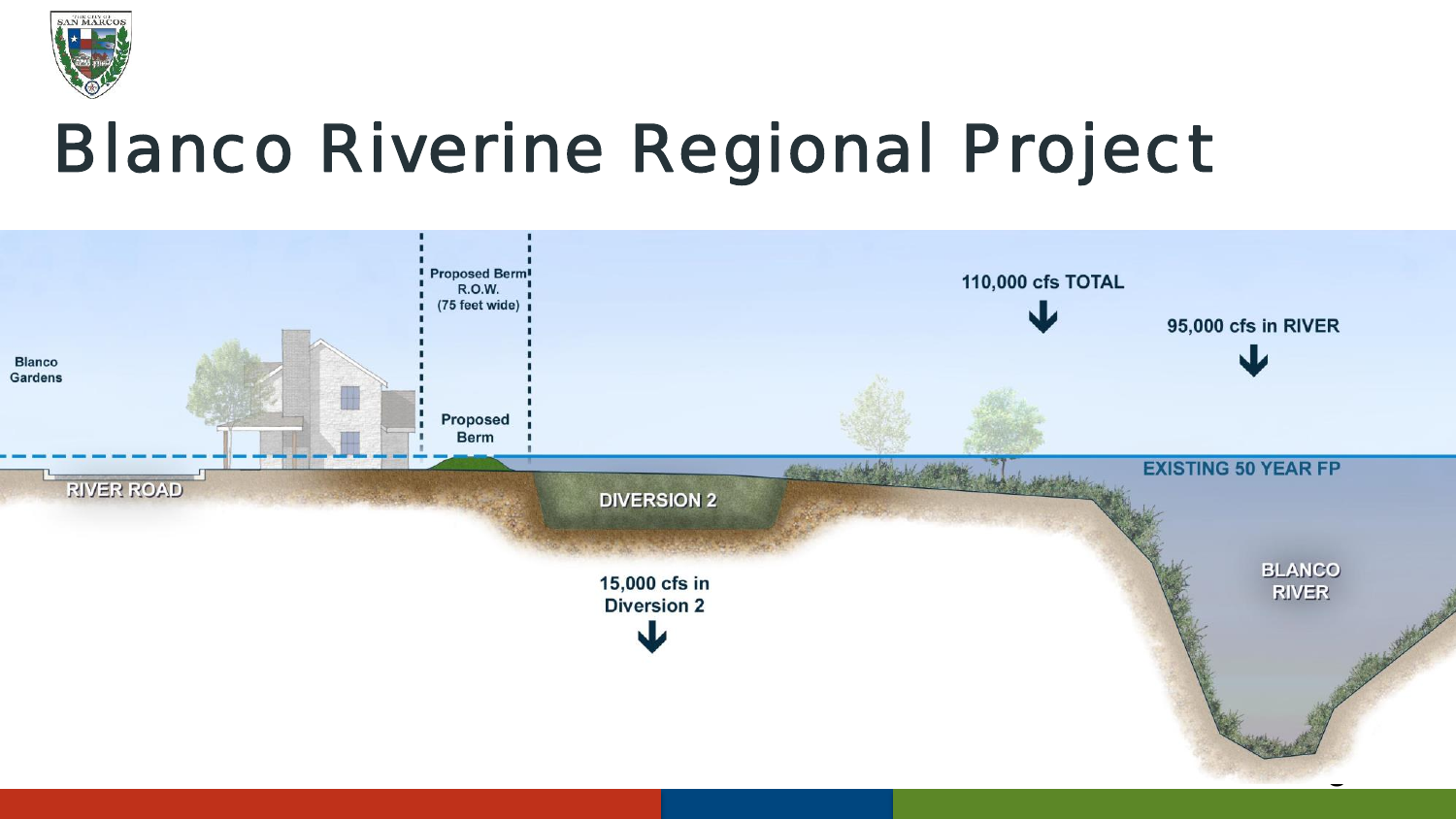

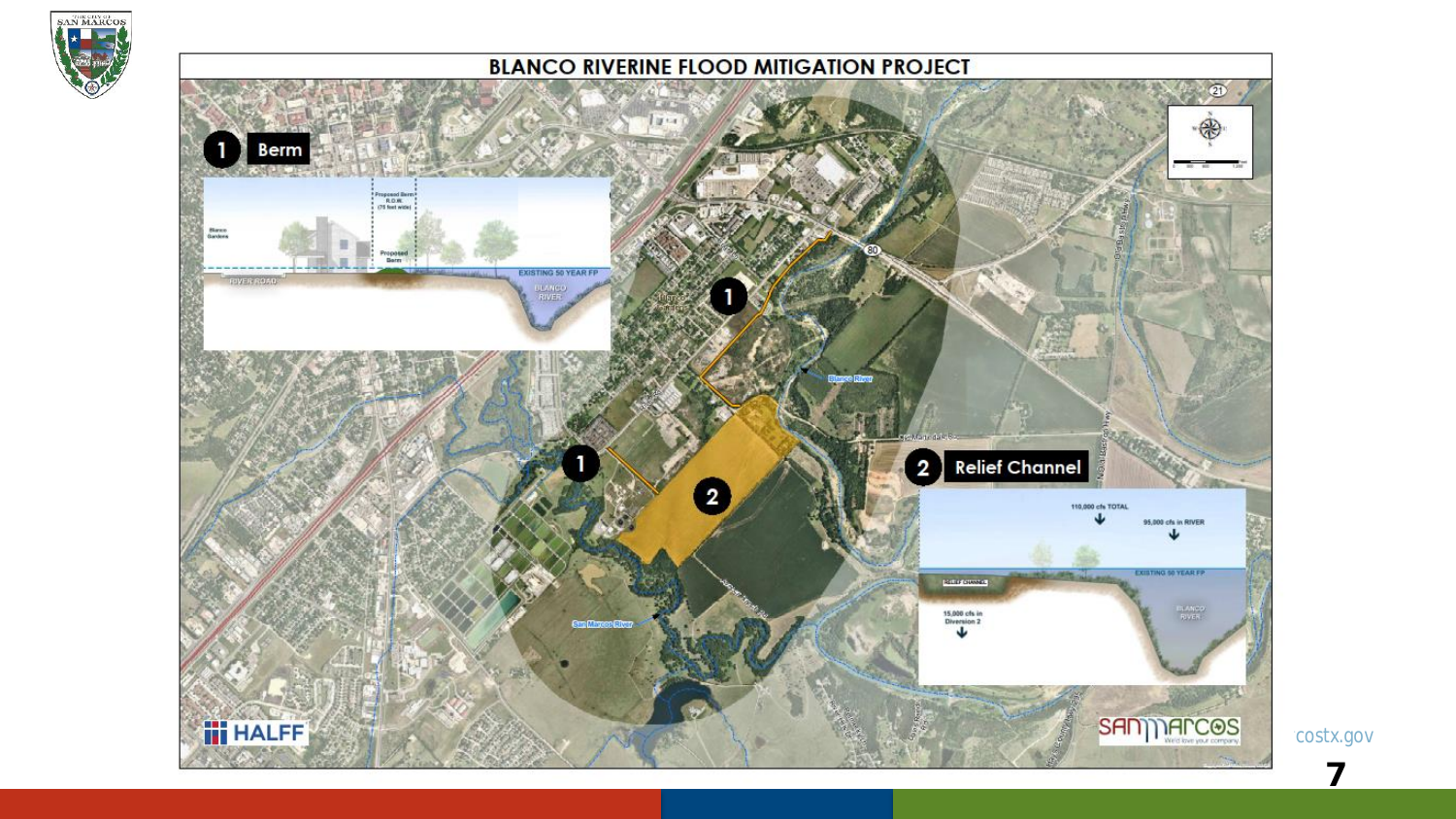### Blanco Riverine Regional Project



Legend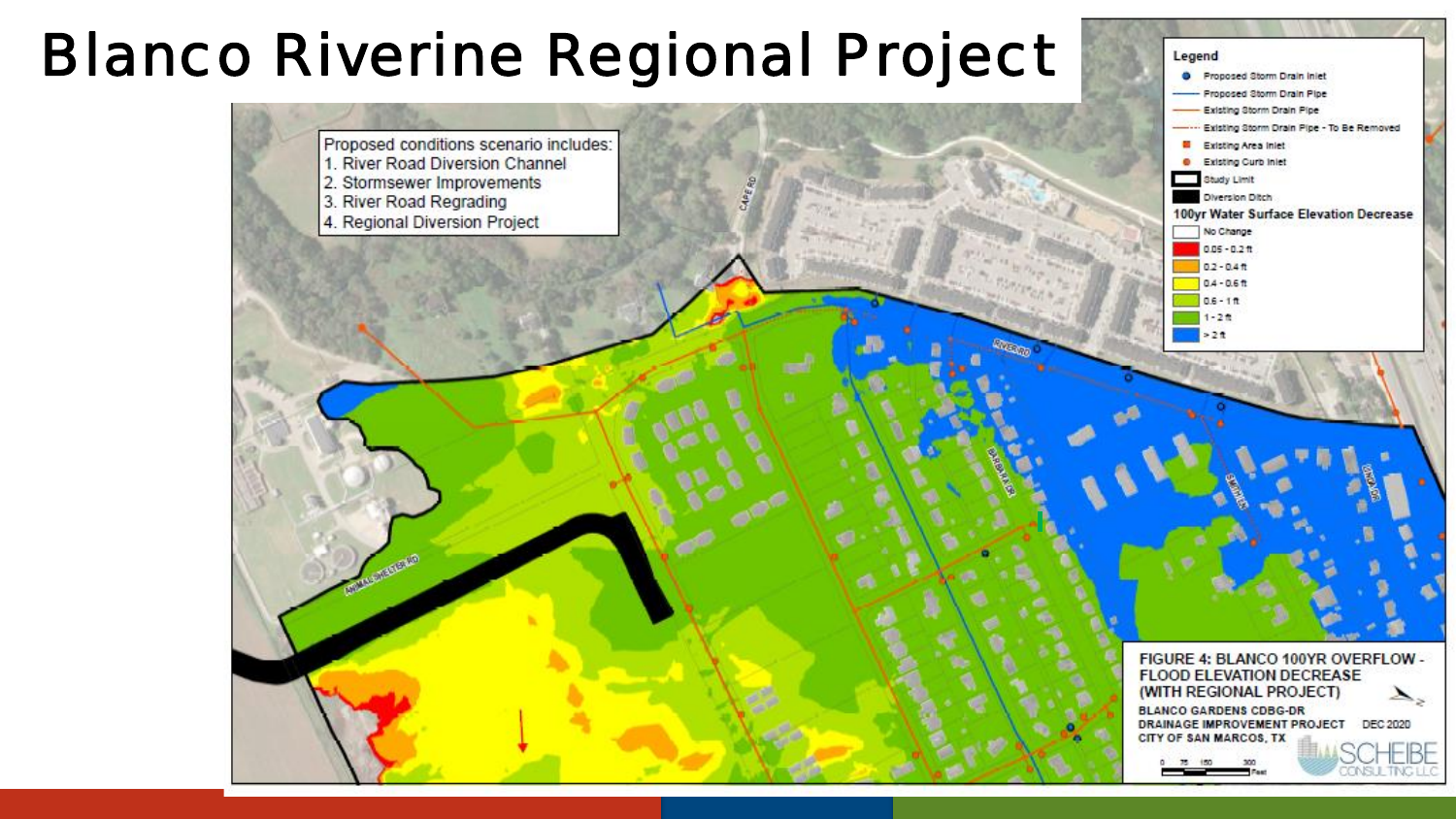

# Blanco Gardens Neighborhood Drainage \$3 million (MIT)

- **CDBG-DR grant pays for design and construction**
- **CDBG-MIT grant pays for construction**

**What is it?**

**Channel, outfalls, and River Road regrading to reduce the risk of flooding in the Blanco Gardens Neighborhood during local events**

sanmarcostx.gov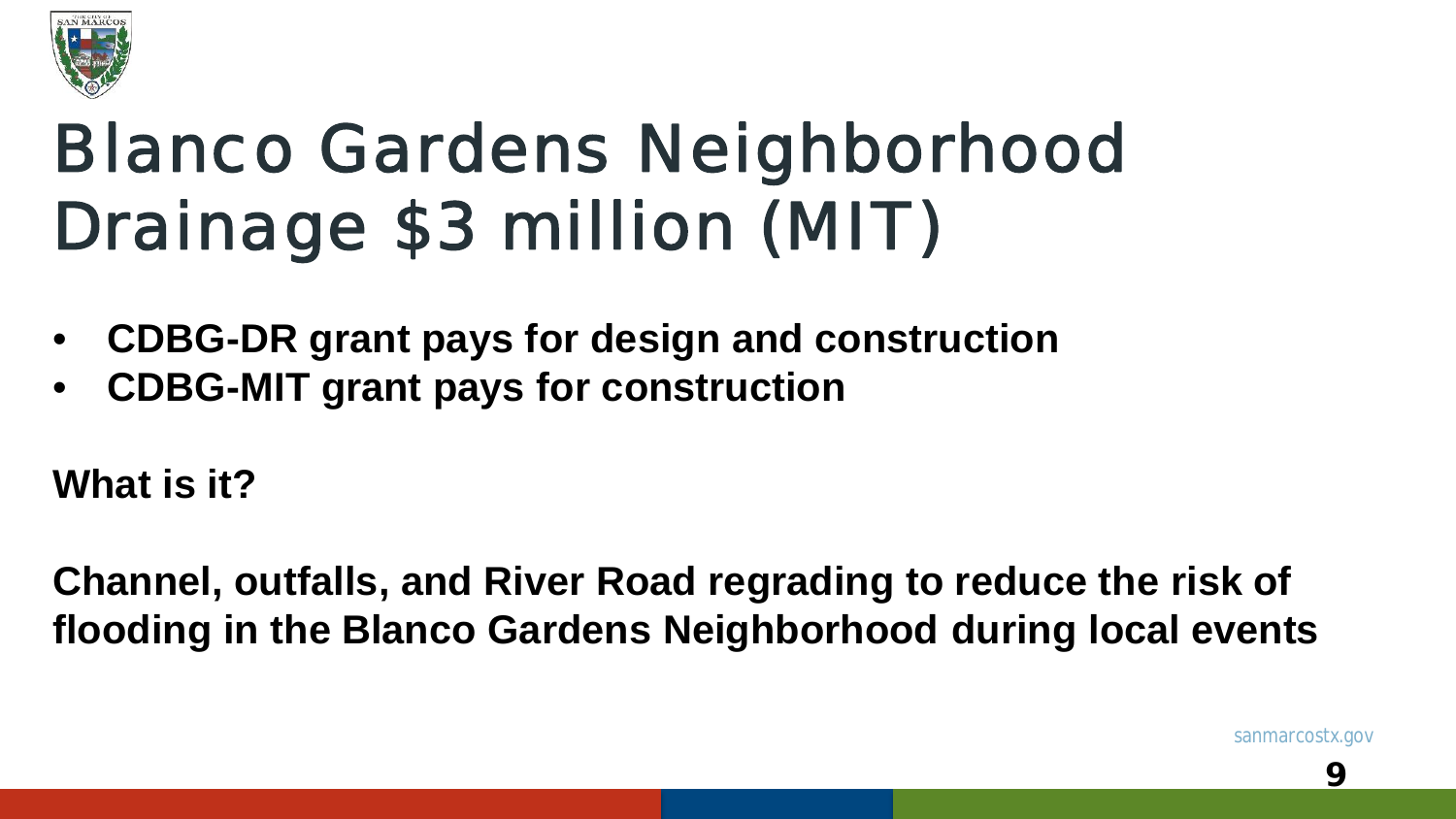



# Blanco Gardens Neighborhood

- 275-acres in southwest San Marcos
- Bound by: IH-35 to the northwest, SH-80 to the northeast, River Road to the southeast, and the San Marcos River to the southwest.
- Subject to frequent flooding due to Blanco River overtopping as well as local storms, which overwhelm the existing drainage infrastructure and extremely flat terrain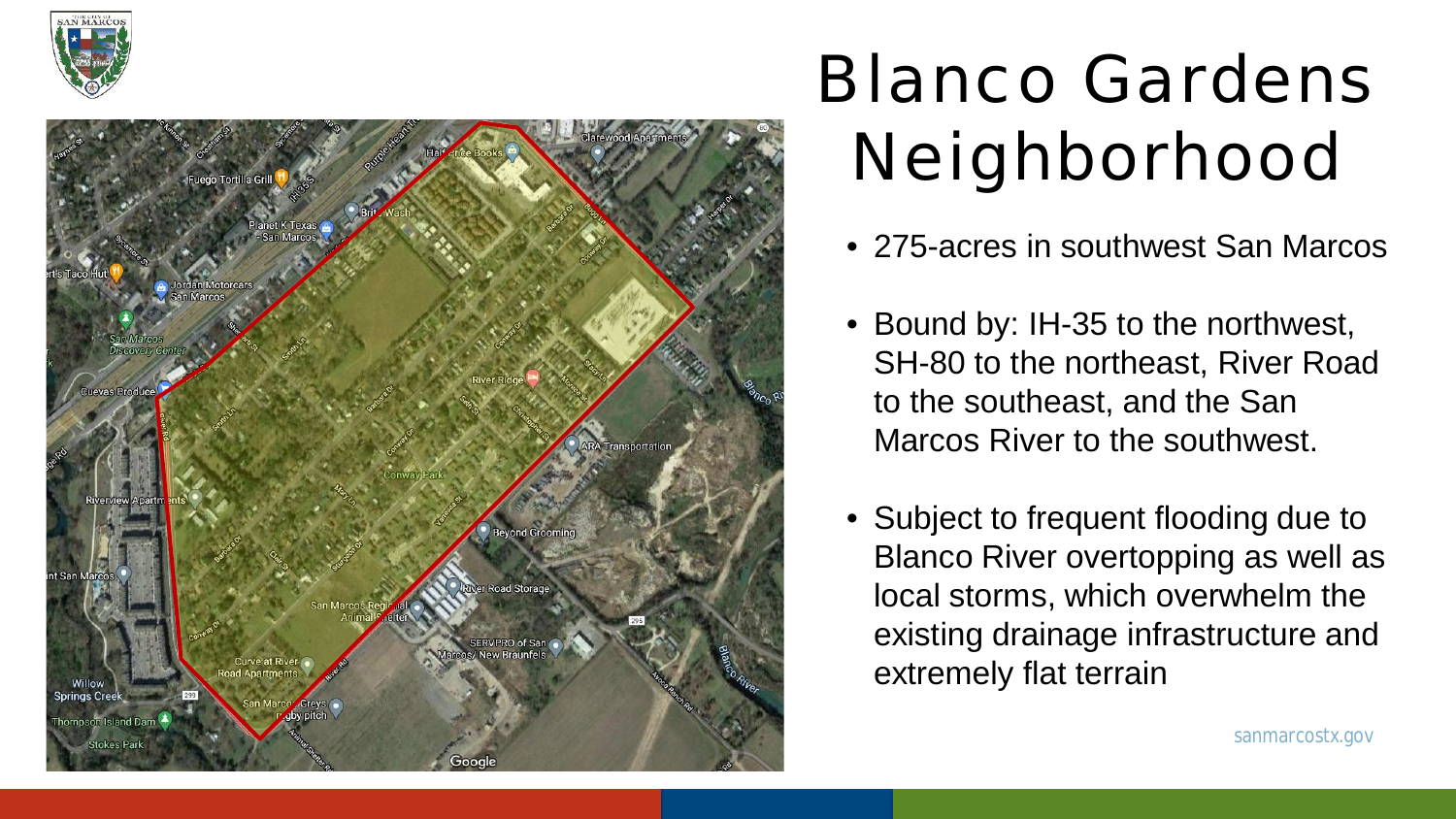

# Upcoming Neighborhood Projects

- Drainage and Storm Infrastructure for the Neighborhood
- Underground Electric and Telecom Utility
- Regional Flood Mitigation (Blanco Riverine Project)
- Gas Relocations
- Water and Wastewater Improvements
- Blanco Gardens Neighborhood Meeting March 4<sup>th</sup> @6pm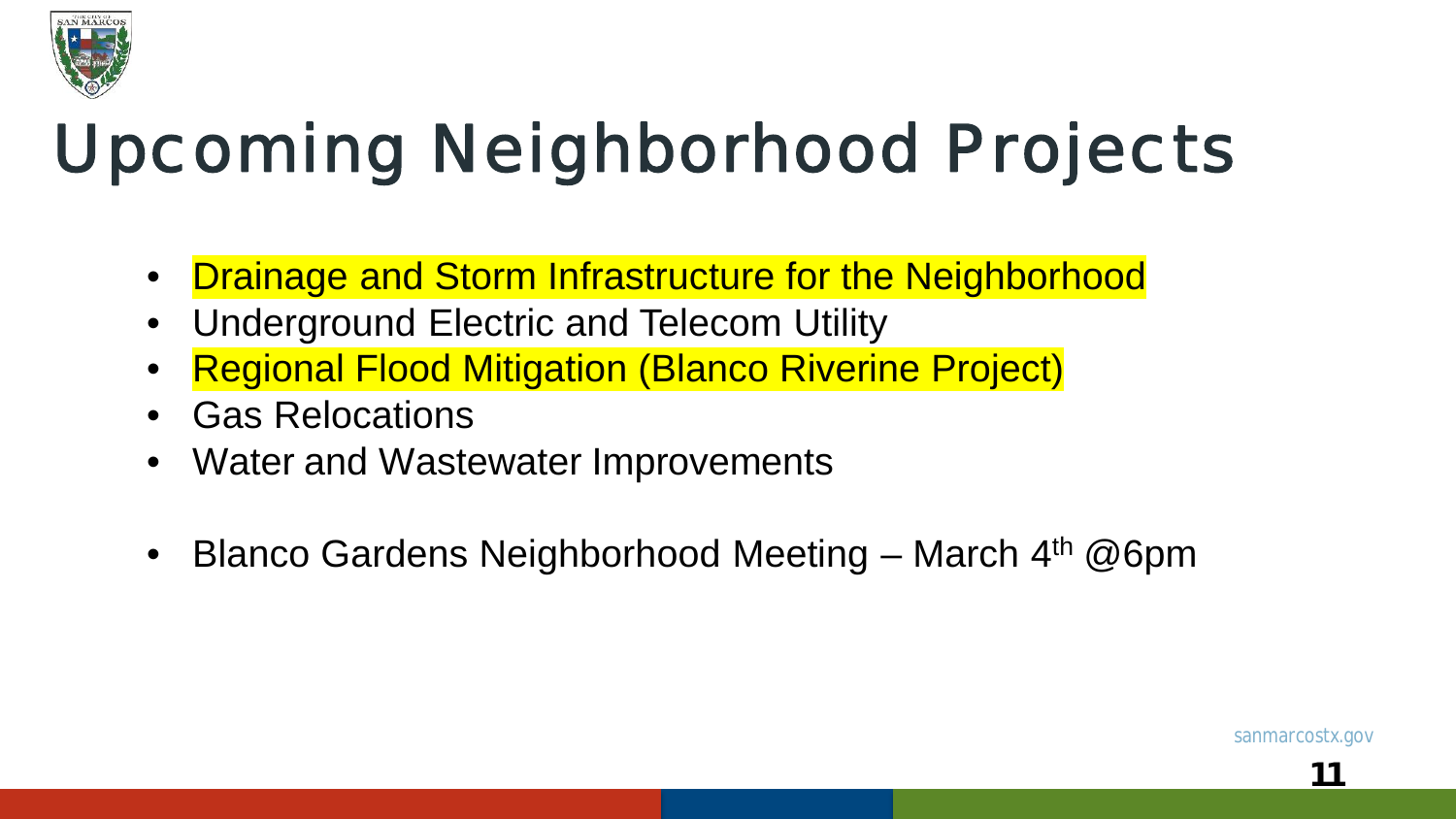# **SAN MARCO**

#### Blanco Gardens Drainage and Storm Infrastructure

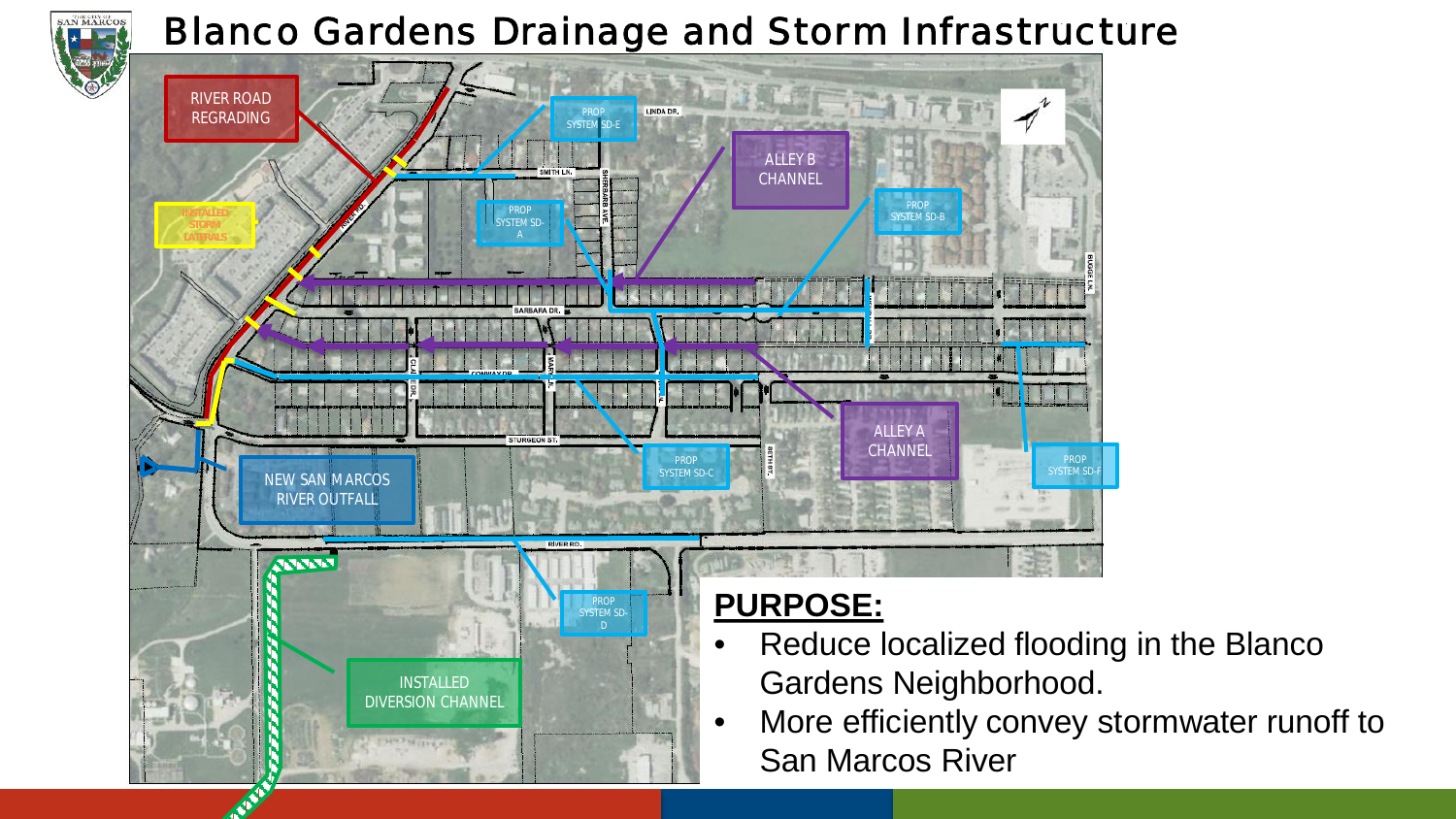

# Enhanced Flood Hazard Warning System \$300,000 (MIT)

- **CDBG-DR grant pays for design**
- **CDBG-MIT grant pays for construction**

**What is it?**

**Installing additional stream and rain gauges and integrating them electronically with the Hays County Flood Warning System**

sanmarcostx.gov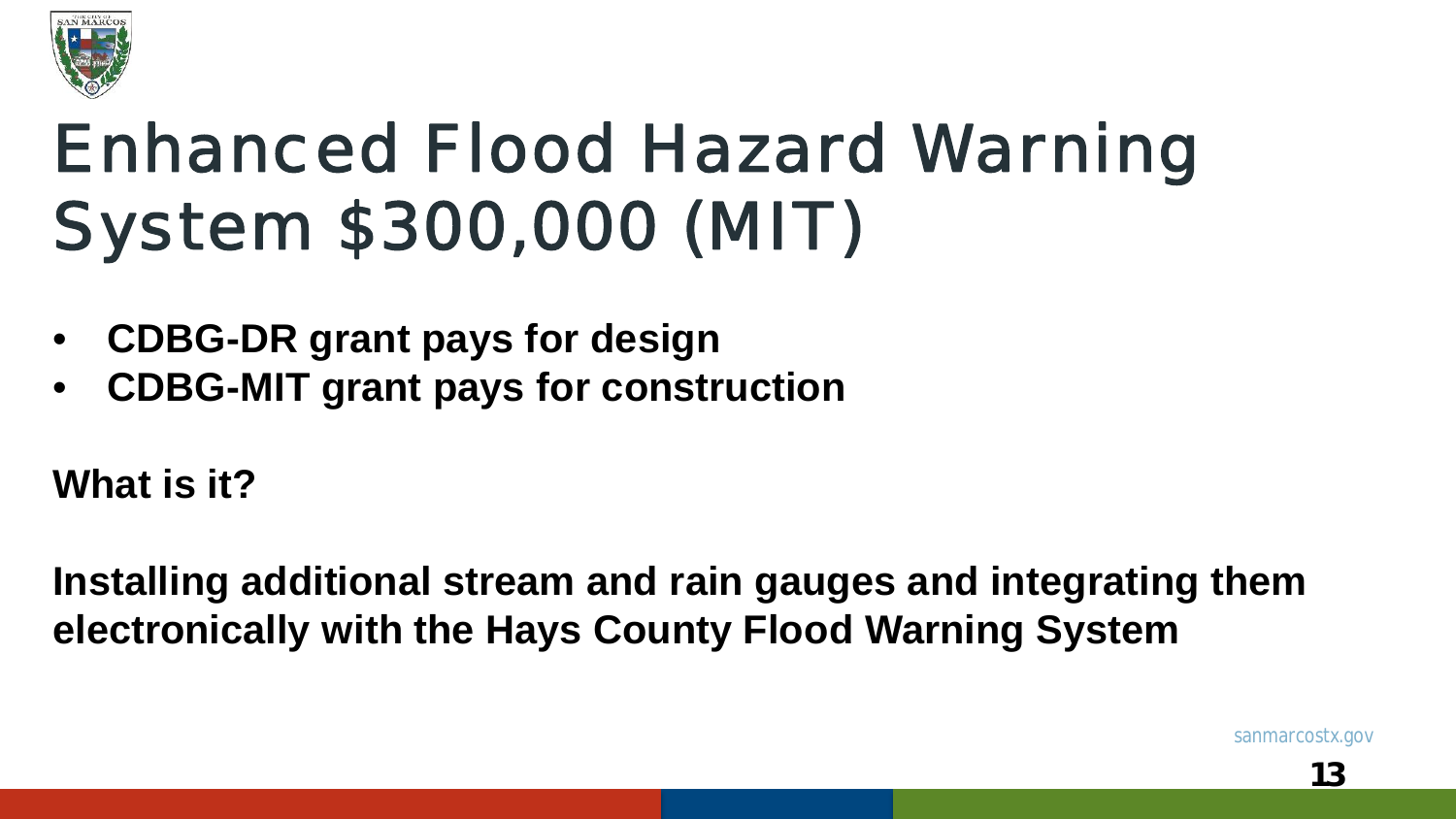

# Flood Hazard Warning System

Two Turnkey ALERT2 Stream Gauges with Precipitation for each stream:

Cottonwood Creek Purgatory Creek San Marcos River Sessoms Creek Sink Creek Willow Springs Creek

 $$25,000 \times 12$  Gauges with integration =  $$300,000$ 

sanmarcostx.gov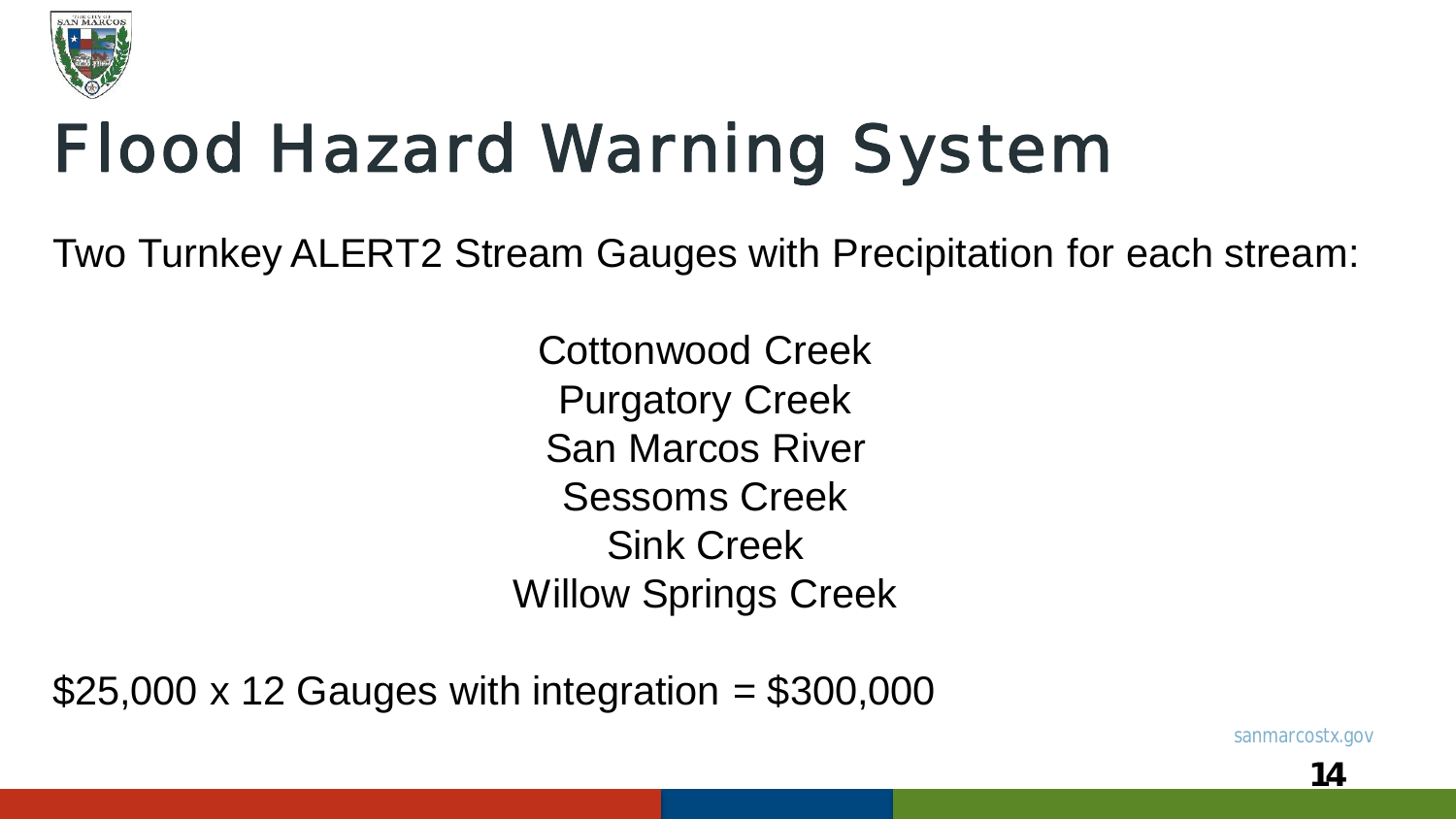

# Signs, Barricades, and Similar Devices \$60,000 (MIT)

• **CDBG-MIT grant pays for purchase**

**What is it?**



**Purchase of signs and barricades that can be used to warn the public of risks ahead and to set up evacuation routes if needed.**